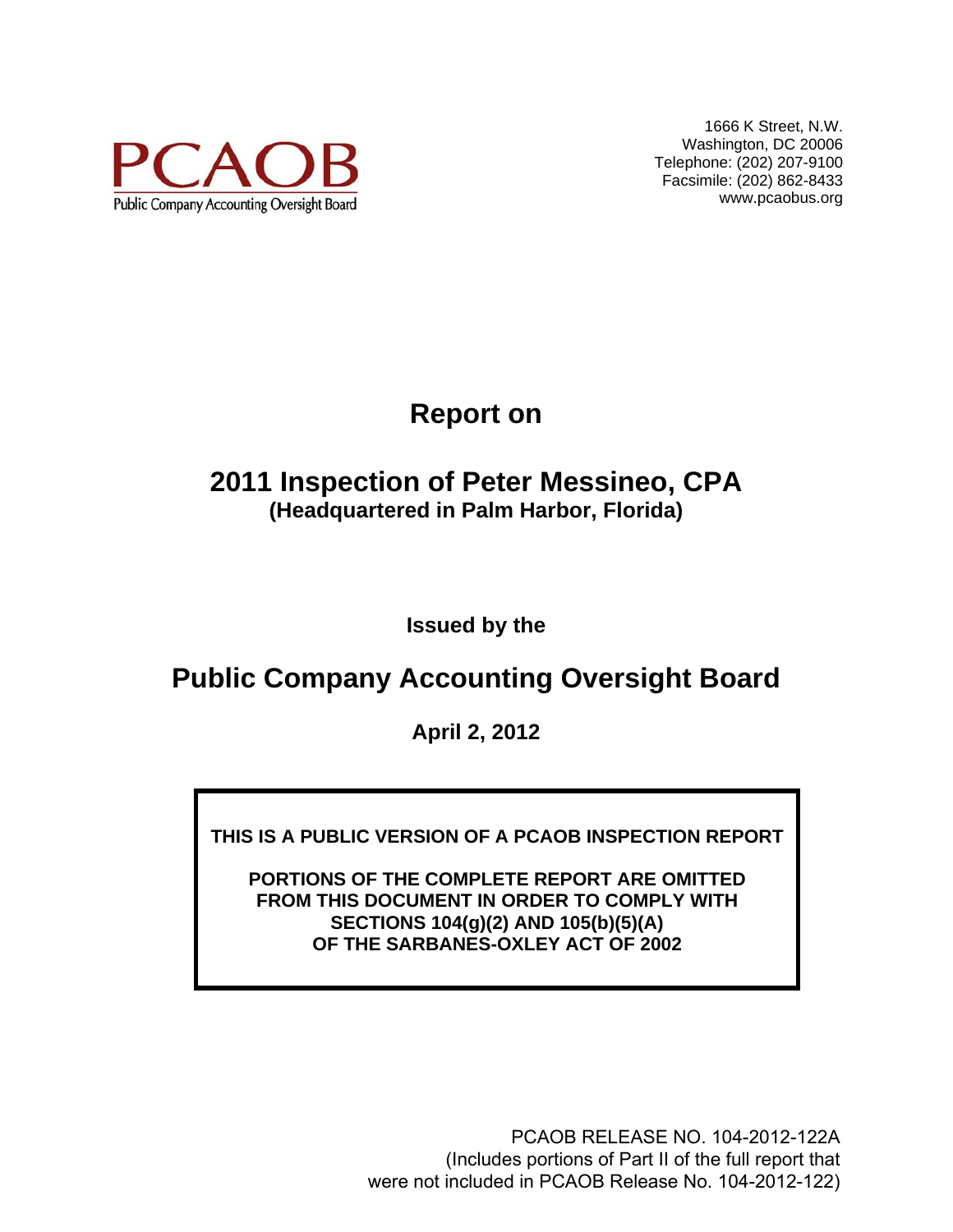

#### **Notes Concerning this Report**

- 1. Portions of this report may describe deficiencies or potential deficiencies in the systems, policies, procedures, practices, or conduct of the firm that is the subject of this report. The express inclusion of certain deficiencies and potential deficiencies, however, should not be construed to support any negative inference that any other aspect of the firm's systems, policies, procedures, practices, or conduct is approved or condoned by the Board or judged by the Board to comply with laws, rules, and professional standards.
- 2. Any references in this report to violations or potential violations of law, rules, or professional standards should be understood in the supervisory context in which this report was prepared. Any such references are not a result of an adversarial adjudicative process and do not constitute conclusive findings of fact or of violations for purposes of imposing legal liability. Similarly, any description herein of a firm's cooperation in addressing issues constructively should not be construed, and is not construed by the Board, as an admission, for purposes of potential legal liability, of any violation.
- 3. Board inspections encompass, among other things, whether the firm has failed to identify departures from U.S. Generally Accepted Accounting Principles ("GAAP") or Securities and Exchange Commission ("SEC" or "Commission") disclosure requirements in its audits of financial statements. This report's descriptions of any such auditing failures necessarily involve descriptions of the related GAAP or disclosure departures. The Board, however, has no authority to prescribe the form or content of an issuer's financial statements. That authority, and the authority to make binding determinations concerning an issuer's compliance with GAAP or Commission disclosure requirements, rests with the Commission. Any description, in this report, of perceived departures from GAAP or Commission disclosure requirements should not be understood as an indication that the Commission has considered or made any determination regarding these issues unless otherwise expressly stated.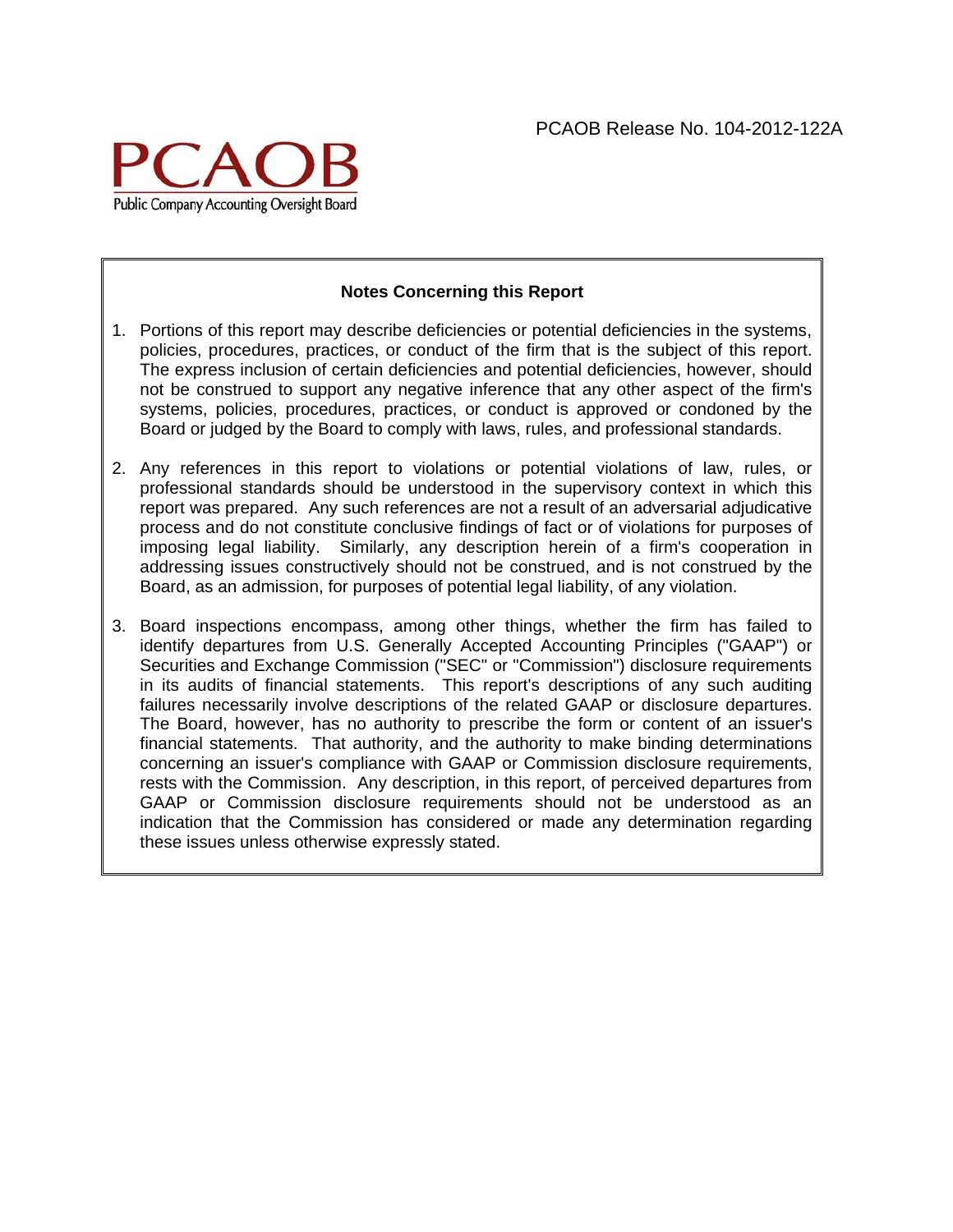

### **2011 INSPECTION OF PETER MESSINEO, CPA**

In 2011, the Public Company Accounting Oversight Board ("PCAOB" or "the Board") conducted an inspection of the registered public accounting firm Peter Messineo, CPA ("the Firm"). The Board is issuing this report of that inspection in accordance with the requirements of the Sarbanes-Oxley Act of 2002 ("the Act").

The Board is making portions of the report publicly available. Specifically, the Board is releasing to the public Part I of the report and portions of Part IV of the report. Part IV of the report consists of the Firm's comments, if any, on a draft of the report.<sup>1/</sup>

The Board has elsewhere described in detail its approach to making inspectionrelated information publicly available consistent with legal restrictions.  $\frac{2}{x}$  A substantial portion of the Board's criticisms of a firm (specifically criticisms of the firm's quality control system), and the Board's dialogue with the firm about those criticisms, occurs out of public view, unless the firm fails to make progress to the Board's satisfaction in addressing those criticisms. In addition, the Board generally does not disclose otherwise nonpublic information, learned through inspections, about the firm or its clients. Accordingly, information in those categories generally does not appear in the publicly available portion of an inspection report.

 $1/$  The Board does not make public any of a firm's comments that address a nonpublic portion of the report unless a firm specifically requests otherwise. In addition, pursuant to section 104(f) of the Act, 15 U.S.C. § 7214(f), and PCAOB Rule 4007(b), if a firm requests, and the Board grants, confidential treatment for any of the firm's comments on a draft report, the Board does not include those comments in the final report at all. The Board routinely grants confidential treatment, if requested, for any portion of a firm's response that addresses any point in the draft that the Board omits from, or any inaccurate statement in the draft that the Board corrects in, the final report.

 $2^{\prime}$  See Statement Concerning the Issuance of Inspection Reports, PCAOB Release No. 104-2004-001 (August 26, 2004).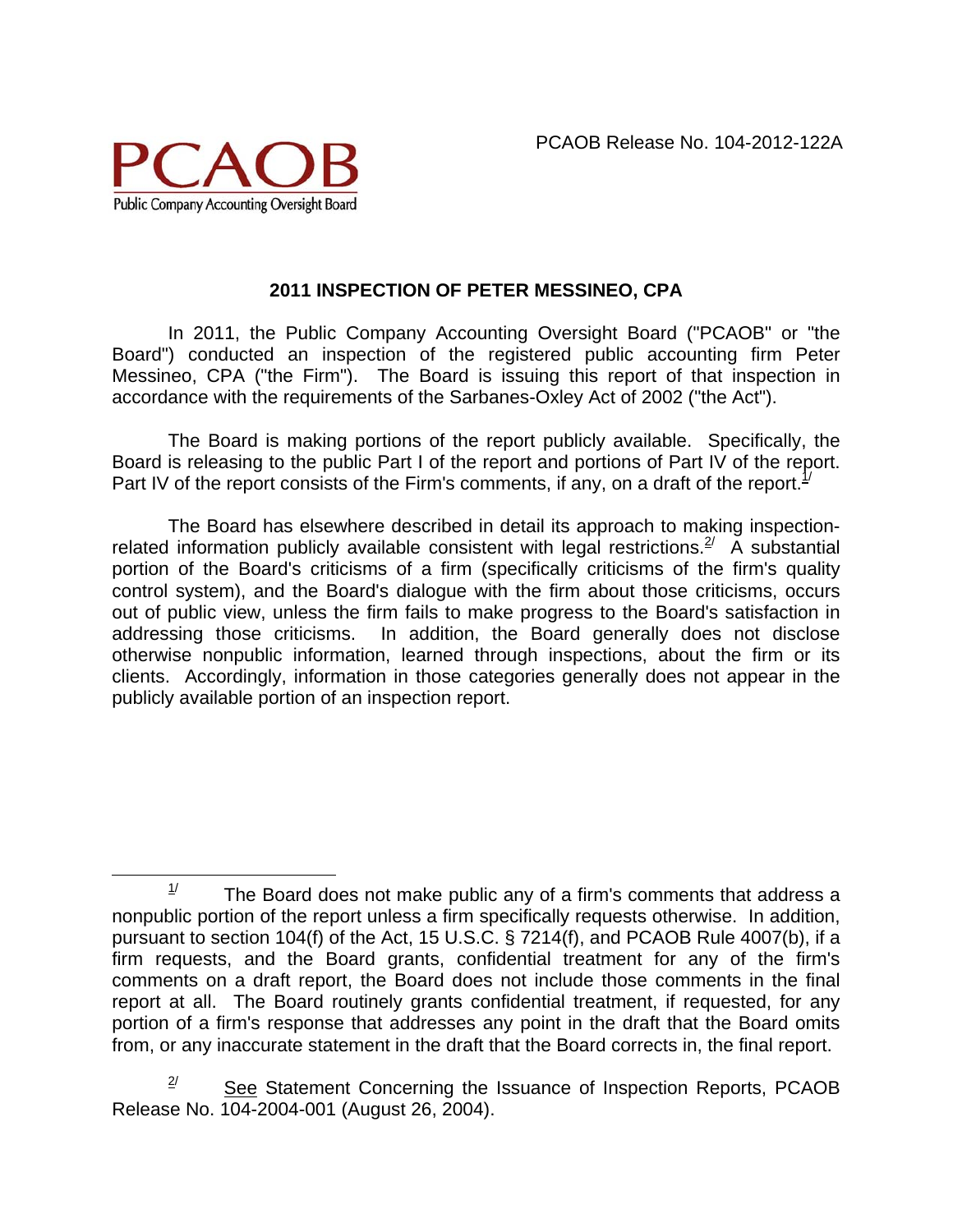

# **PART I**

## **INSPECTION PROCEDURES AND CERTAIN OBSERVATIONS**

Members of the Board's inspection staff ("the inspection team") conducted primary procedures for the inspection from March 14, 2011 to March 18, 2011. These procedures were tailored to the nature of the Firm, certain aspects of which the inspection team understood at the outset of the inspection to be as follows:

| 2 (New Port Richey and Palm<br>Harbor, Florida) |
|-------------------------------------------------|
| Sole proprietorship                             |
| 1                                               |
|                                                 |
| 22                                              |
|                                                 |

 $3$ <sup>2</sup> "Professional staff" includes all personnel of the Firm, except partners or shareholders and administrative support personnel. The number of partners and professional staff is provided here as an indication of the size of the Firm, and does not necessarily represent the number of the Firm's professionals who participate in audits of issuers or are "associated persons" (as defined in the Act) of the Firm.

The number of issuer audit clients shown here is based on the Firm's selfreporting and the inspection team's review of certain information for inspection planning purposes. It does not reflect any Board determination concerning which, or how many, of the Firm's audit clients are "issuers" as defined in the Act. In some circumstances, a Board inspection may include a review of a firm's audit of financial statements and internal control over financial reporting ("ICFR") of an issuer that ceased to be an audit client before the inspection, and any such former clients are not included in the number shown here.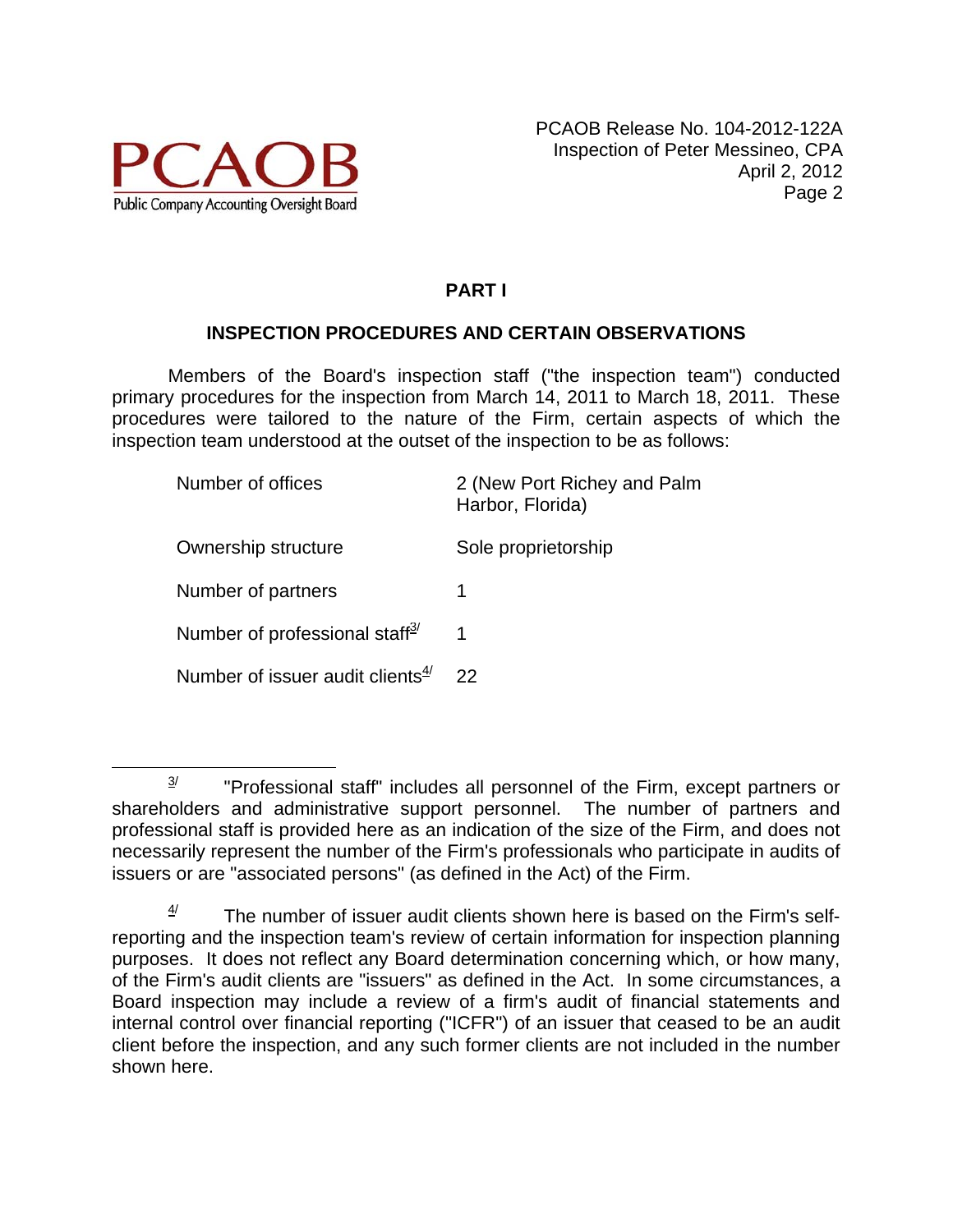

Board inspections are designed to identify and address weaknesses and deficiencies related to how a firm conducts audits. $5/$  To achieve that goal, Board inspections include reviews of certain aspects of selected audits performed by the firm and reviews of other matters related to the firm's quality control system.

In the course of reviewing aspects of selected audits, an inspection may identify ways in which a particular audit is deficient, including failures by the firm to identify, or to address appropriately, respects in which an issuer's financial statements do not present fairly the financial position, results of operations, or cash flows of the issuer in conformity with GAAP.<sup> $\frac{6}{7}$ </sup> It is not the purpose of an inspection, however, to review all of a firm's audits or to identify every respect in which a reviewed audit is deficient. Accordingly, a Board inspection report should not be understood to provide any assurance that the firm's audits, or its issuer clients' financial statements or reporting on internal control, are free of any deficiencies not specifically described in an inspection report.

In addition, inclusion of a deficiency in an inspection report does not mean that the deficiency remained unaddressed after the inspection team brought it to the firm's attention. Under PCAOB standards, when audit deficiencies are discovered after the date of the audit report, a firm must take appropriate action to assess the importance of the deficiencies to the firm's present ability to support its previously expressed audit opinions. $\frac{7}{1}$  Depending upon the circumstances, compliance with these standards may

 7/ See AU 390, *Consideration of Omitted Procedures After the Report Date,* and AU 561, *Subsequent Discovery of Facts Existing at the Date of the Auditor's Report*  (both included among the PCAOB's interim auditing standards, pursuant to PCAOB Rule 3200T), and PCAOB Auditing Standard No. 5, *An Audit of Internal Control Over* 

 $5/$  This focus on weaknesses and deficiencies necessarily carries through to reports on inspections and, accordingly, Board inspection reports are not intended to serve as balanced report cards or overall rating tools.

 $\frac{6}{1}$  When it comes to the Board's attention that an issuer's financial statements appear not to present fairly, in a material respect, the financial position, results of operations, or cash flows of the issuer in conformity with GAAP, the Board's practice is to report that information to the SEC, which has jurisdiction to determine proper accounting in issuers' financial statements.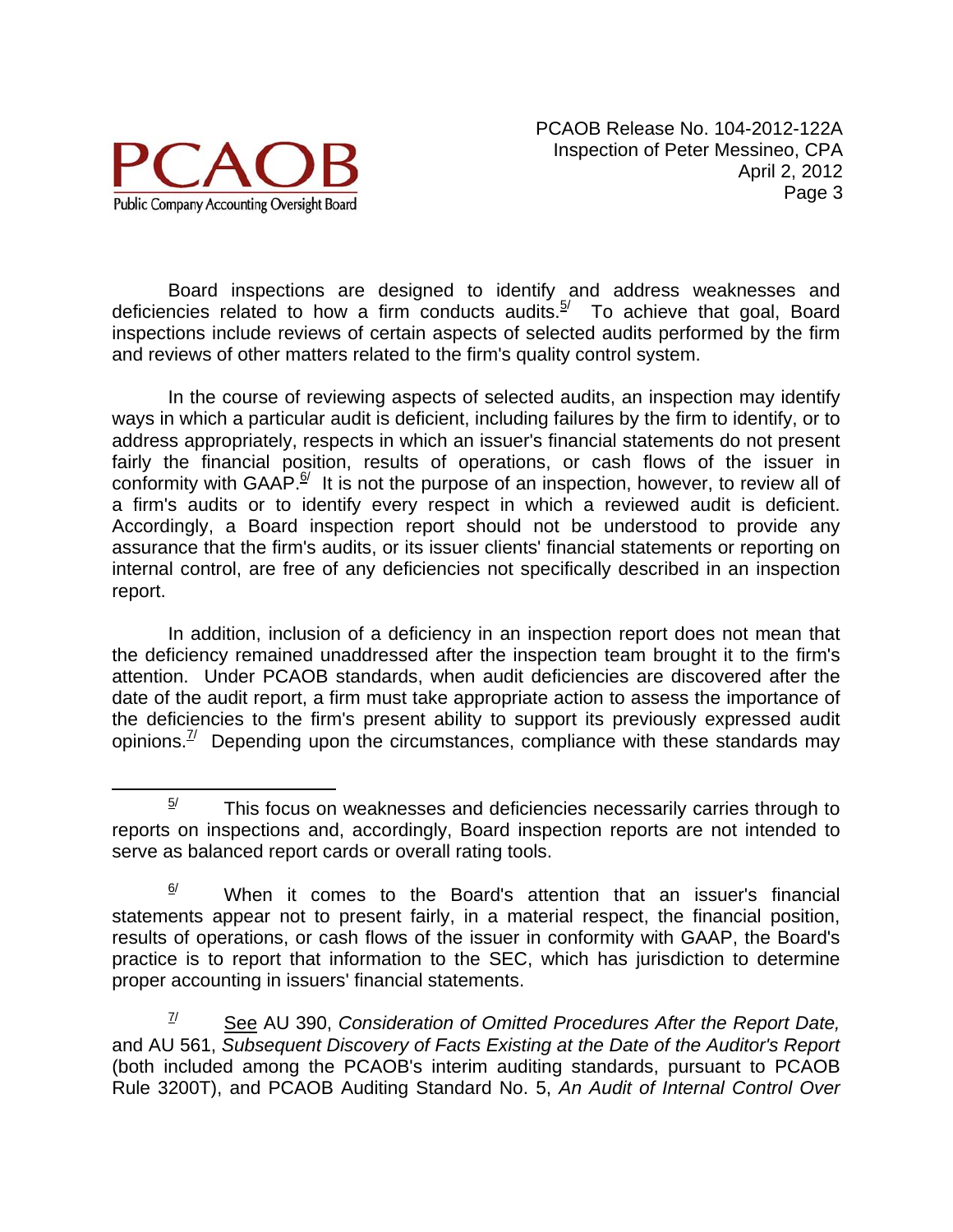

require the firm to perform additional audit procedures, or to inform a client of the need for changes to its financial statements or reporting on internal control, or to take steps to prevent reliance on previously expressed audit opinions. A Board inspection does not typically include review of a firm's actions to address deficiencies identified in that inspection, but the Board expects that firms are attempting to take appropriate action, and firms frequently represent that they have taken, are taking, or will take, action. If, through subsequent inspections or other processes, the Board determines that the firm failed to take appropriate action, that failure may be grounds for a Board disciplinary sanction.

#### A. Review of Audit Engagements

 $\overline{a}$ 

The inspection procedures included a review of aspects of the Firm's auditing of financial statements of two issuers. The scope of this review was determined according to the Board's criteria, and the Firm was not allowed an opportunity to limit or influence the scope.

The inspection team identified what it considered to be audit deficiencies. Those deficiencies included failures by the Firm to identify or appropriately address errors in the issuer's application of GAAP, including, in some cases, errors that appeared likely to be material to the issuer's financial statements. In addition, the deficiencies included failures by the Firm to perform, or to perform sufficiently, certain necessary audit procedures.

In some cases, an inspection team's observation that a firm failed to perform a procedure may be based on the absence of documentation and the absence of persuasive other evidence, even if a firm claims to have performed the procedure. PCAOB Auditing Standard No. 3, *Audit Documentation* ("AS No. 3"), provides that, in various circumstances including PCAOB inspections, a firm that has not adequately documented that it performed a procedure, obtained evidence, or reached an appropriate conclusion must demonstrate with persuasive other evidence that it did so, and that oral assertions and explanations alone do not constitute persuasive other evidence. See AS No. 3, paragraph 9 and Appendix A to AS No. 3, paragraph A28. For purposes of the inspection, an observation that the Firm did not perform a

*Financial Reporting That is Integrated with An Audit of Financial Statements* ("AS No. 5"), ¶ 98.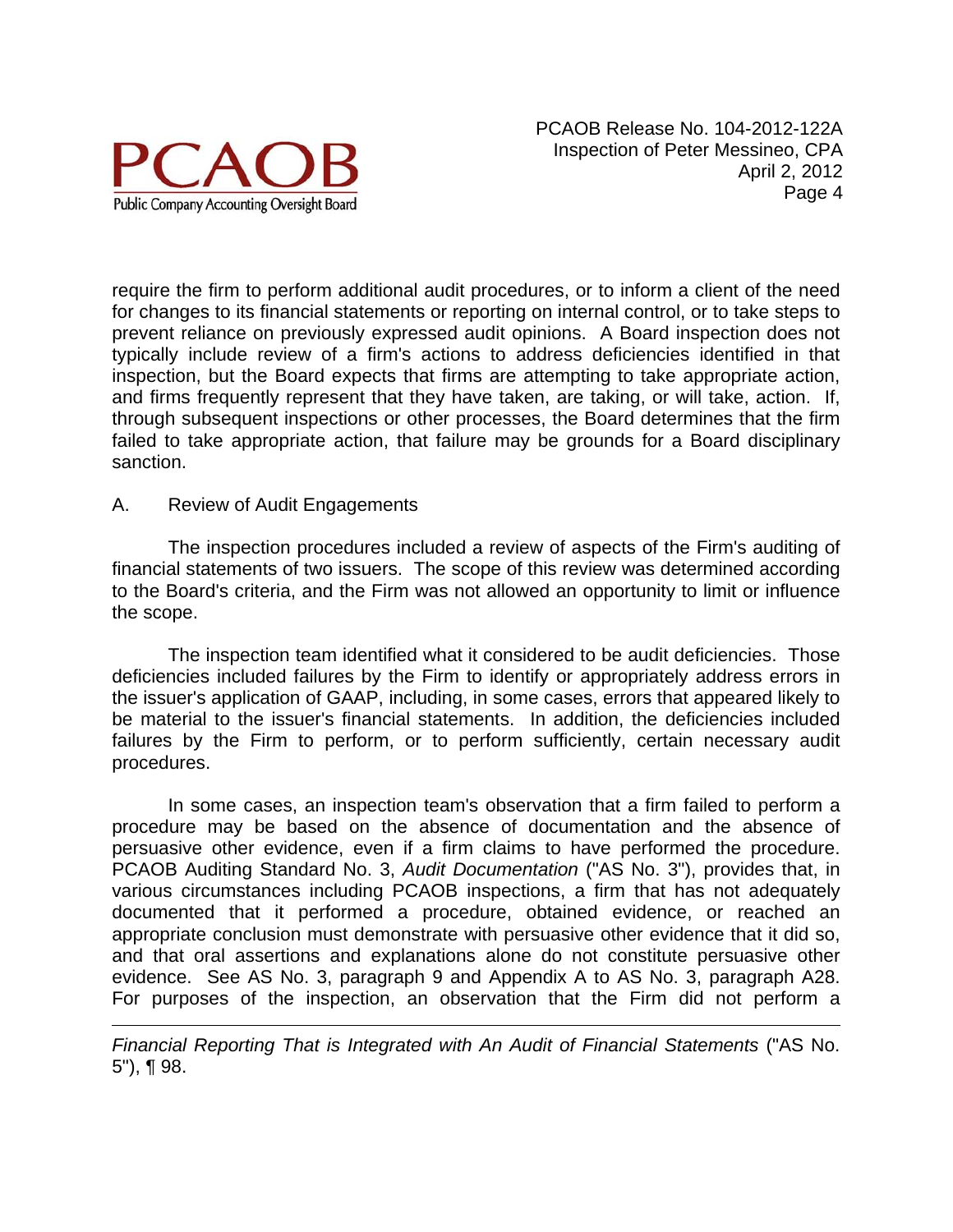

procedure, obtain evidence, or reach an appropriate conclusion may be based on the absence of such documentation and the absence of persuasive other evidence.

The deficiencies identified in both of the audits reviewed included deficiencies of such significance that it appeared to the inspection team that the Firm, at the time it issued its audit report, had not obtained sufficient competent evidential matter to support its opinion on the issuer's financial statements. Those deficiencies were –

(1) the Firm's failure to identify, or to address appropriately, a departure from GAAP that related to a potentially material misstatement in the audited financial statements concerning the presentation and disclosure of a related party note payable;

(2) the failure, in both audits, to perform sufficient audit procedures related to the accounting for convertible debt instruments;

(3) the failure to perform audit procedures to evaluate the impact of opening balances on audited financial statements; and

(4) the failure to perform sufficient audit procedures related to the existence and valuation of notes receivable and related interest receivable.

One of the deficiencies described above related to auditing an aspect of an issuer's financial statements to which the issuer added financial statement disclosure subsequent to the primary inspection procedures. $\frac{8}{3}$ 

B. Review of Quality Control System

In addition to evaluating the quality of the audit work performed on specific audits, the inspection included review of certain of the Firm's practices, policies, and procedures related to audit quality. This review addressed practices, policies, and procedures concerning audit performance, training, compliance with independence standards, client acceptance and retention, and the establishment of policies and procedures. Any defects in, or criticisms of, the Firm's quality control system are

 $\frac{8}{1}$  The Board inspection process did not include review of any additional audit work related to the financial statement disclosure.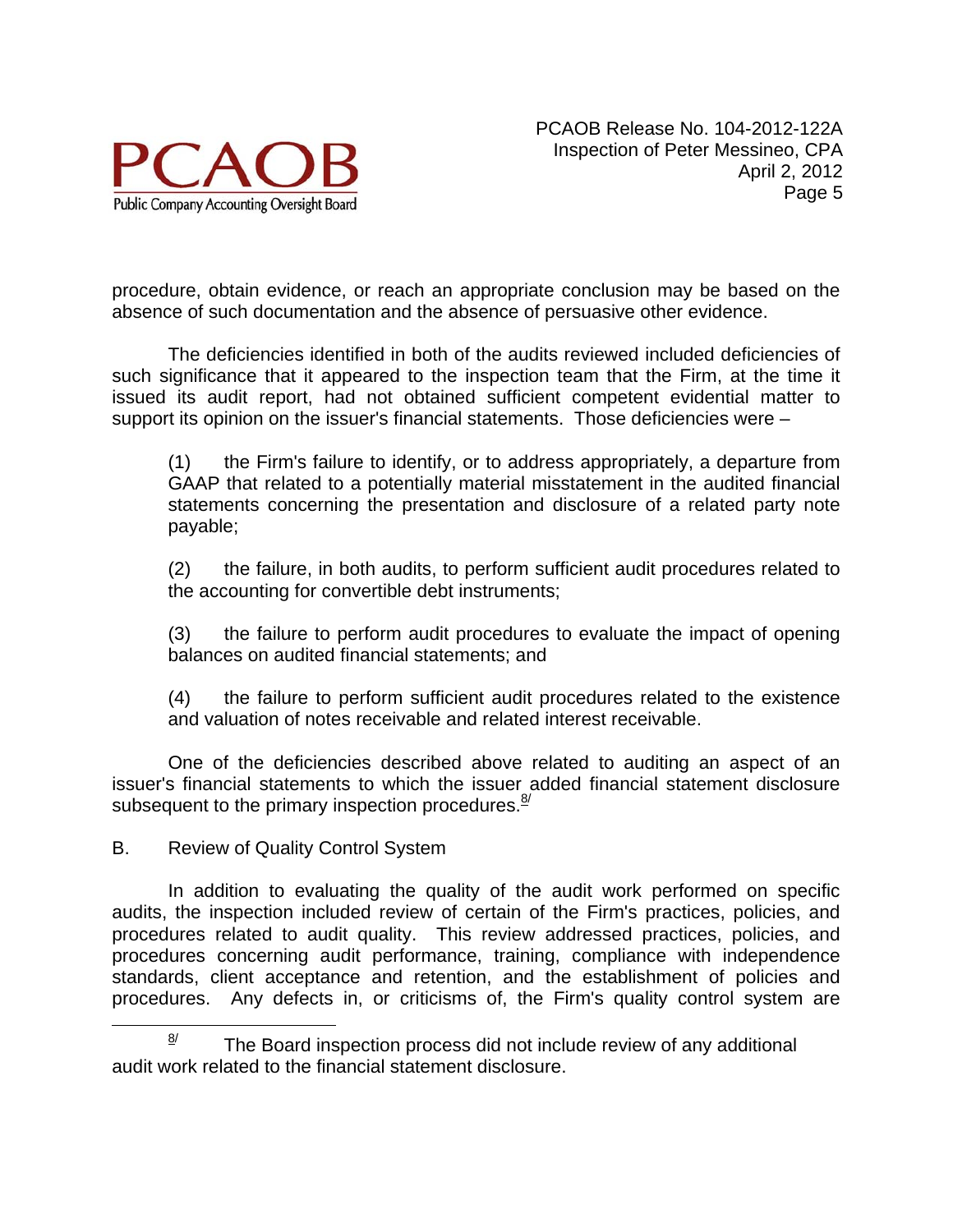

discussed in the nonpublic portion of this report and will remain nonpublic unless the Firm fails to address them to the Board's satisfaction within 12 months of the date of this report.

END OF PART I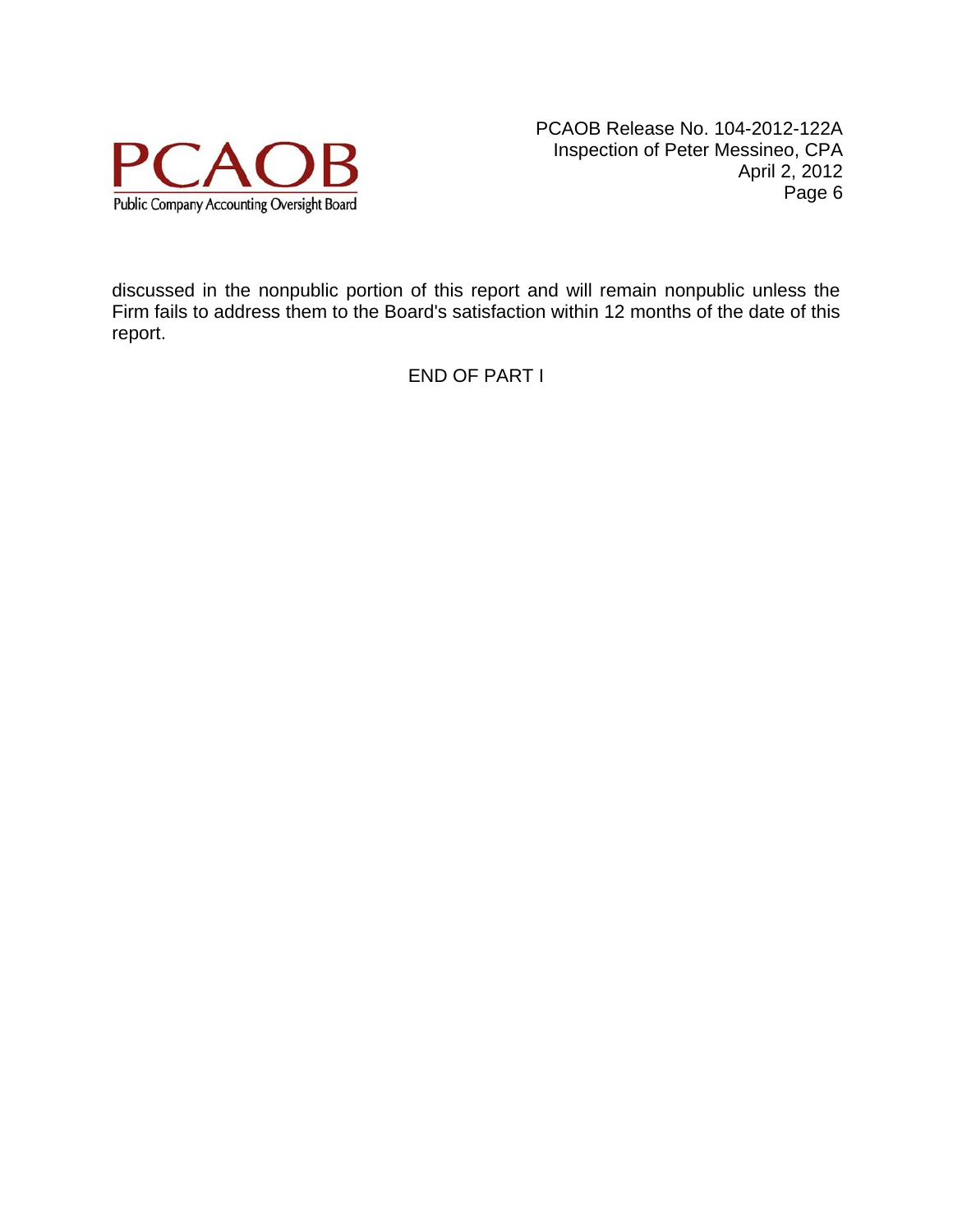

### PORTIONS OF THE REST OF THIS REPORT ARE NONPUBLIC AND ARE OMITTED FROM THIS PUBLIC DOCUMENT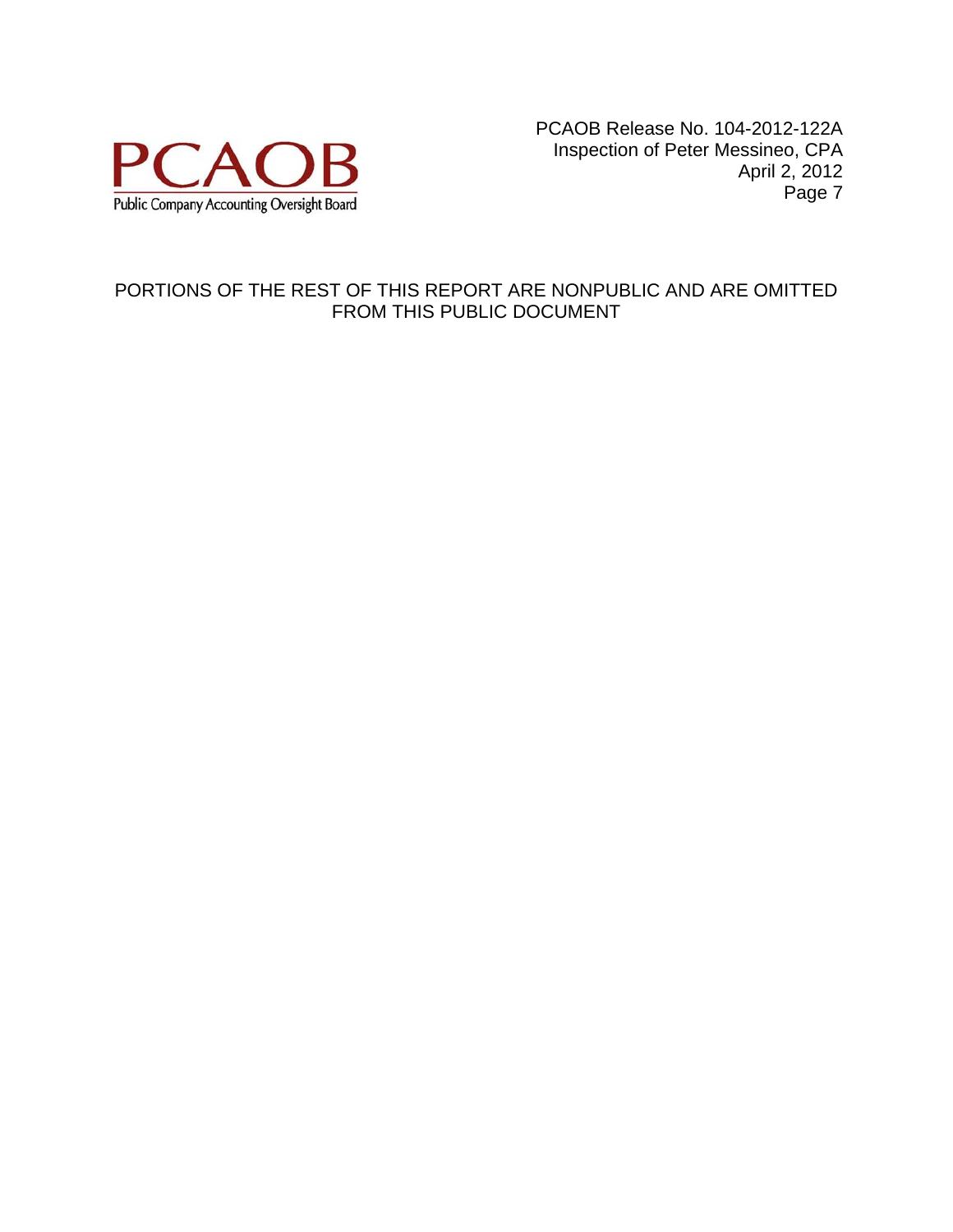

## **PART II**

\* \* \* \*

#### B. Issues Related to Quality Controls

The inspection of the Firm included consideration of aspects of the Firm's system of quality control. Assessment of a firm's quality control system rests both on review of a firm's stated quality control policies and procedures and on inferences that can be drawn from respects in which a firm's system has failed to assure quality in the actual performance of engagements. $\frac{9}{2}$  On the basis of the information reported by the inspection team, the Board has the following concerns about aspects of the Firm's system of quality control.

#### Audit Performance

A firm's system of quality control should provide reasonable assurance that the work performed on an audit engagement will meet applicable professional standards and regulatory requirements. On the basis of the information reported by the inspection team, including the audit performance deficiencies described in Part II.A (and summarized in Part I.A) and any other deficiencies identified below, the Board has concerns that the Firm's system of quality control fails to provide such reasonable assurance in at least the following respects\* \* \* \* -

a. Technical Competence, Due Care, and Professional Skepticism

The Firm's system of quality control appears not to do enough to ensure technical competence and the exercise of due care or professional skepticism.

b. Appropriate Procedures

The Firm's system of quality control appears not to provide sufficient assurance that the Firm will conduct all testing appropriate to a particular audit. The information

 $\frac{9}{2}$  A firm's failure to comply with the requirements of PCAOB standards when performing an audit may be an indication of a potentially significant defect in a firm's quality control system even if that failure did not result in an insufficiently supported audit opinion.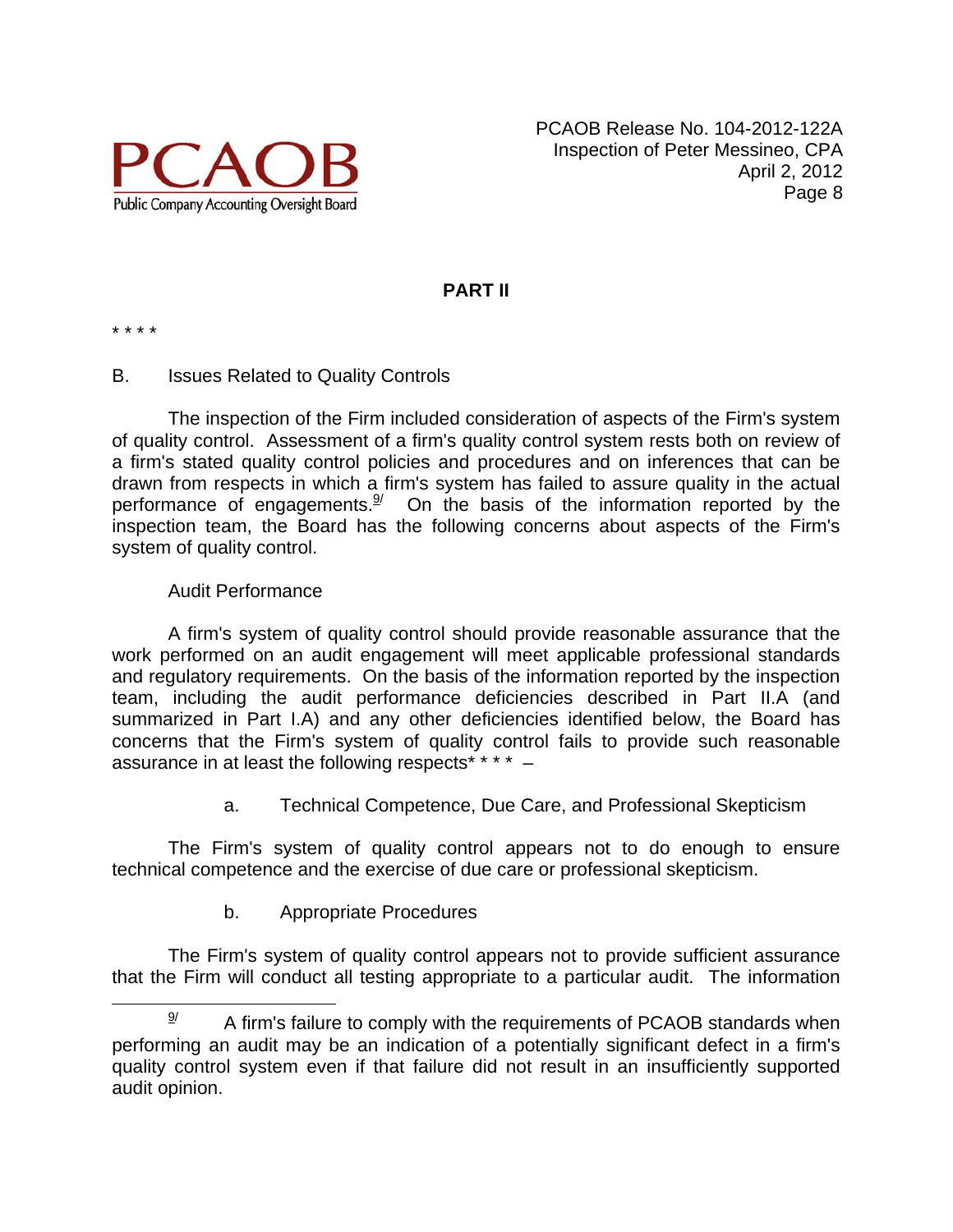

reported by the inspection team suggests an apparent pattern of failures to perform the appropriate procedures related to the testing of convertible debt instruments. [Issuers A and B]

c. Partner Workload

The Firm's system of quality control may not provide sufficient assurance that the audit partner's workload requirements realistically allow for sufficient time to perform audit procedures and review work papers with due care. The Firm's only partner is the individual responsible for performing substantially all audit procedures for the Firm's issuer audit clients. In addition, the Firm acquired 20 of its issuer audit clients in 2010 and 2011.

\* \* \* \*